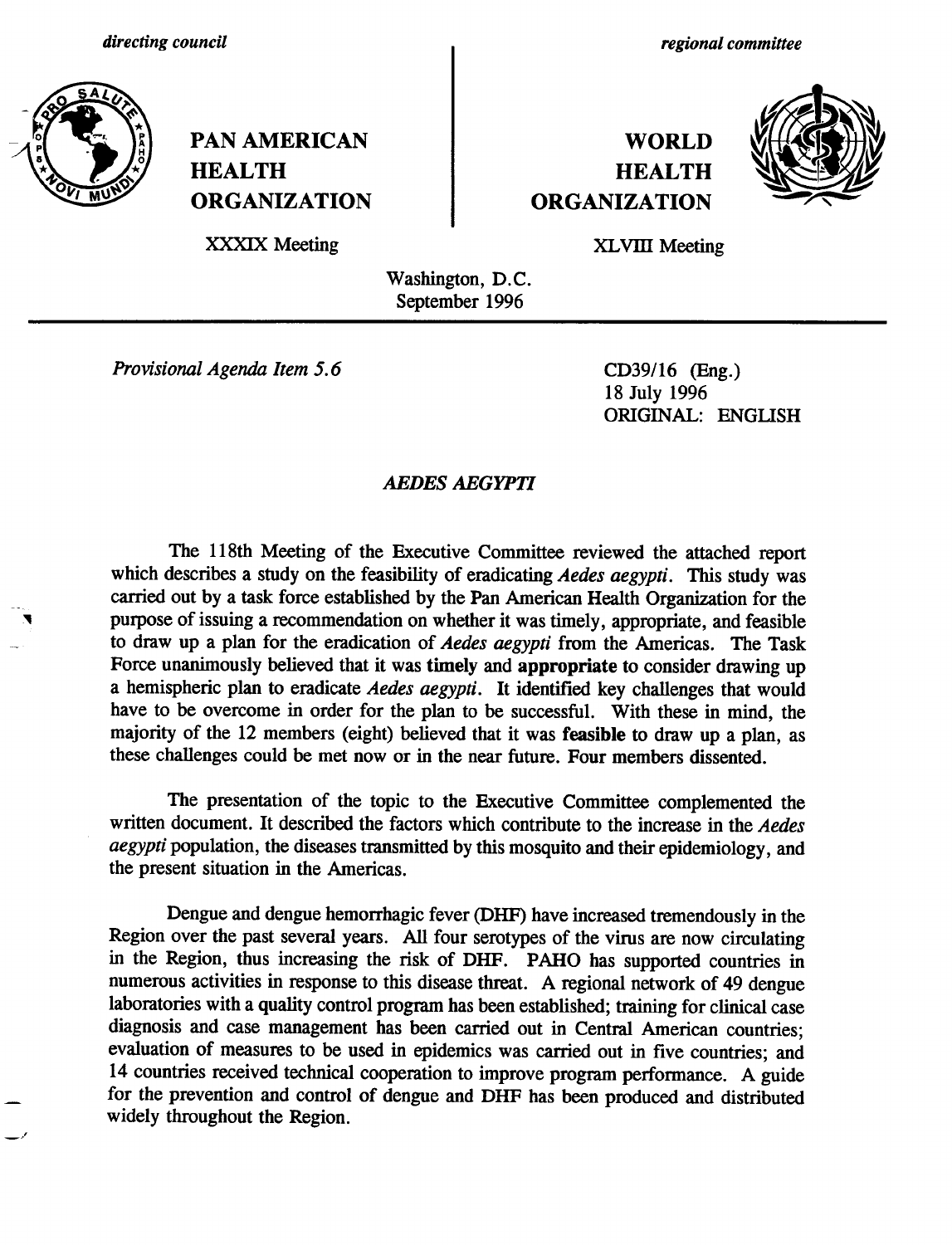CD39/16 (Eng.) Page 2

The Executive Committee discussed at length the material in the document as well as the presentation on the topic. The Committee recognized the increasing danger posed by dengue and was convinced of the need to intensify efforts to combat *Aedes aegypti.* While acknowledging the difficulty that the Task Force had in deciding between eradication or control at this time, the Committee believed that a common understanding of the situation and strategy for *addressing Aedes aegypti* was important. It therefore supported the development of a hemispheric plan to combat the vector. It particularly noted the need to have a broad-based public health approach in this endeavor. Specifically, the Committee identified a combination of methods, including environmental sanitation and public education as well as integrated vector control, as important features of a hemispheric plan.

The Committee's debate and eventual consensus are reflected in the resolution it adopted, which is presented for consideration by the Directing Council and is transcribed below:

#### *THE 118th MEETING OF THE EXECUTIVE COMMITTEE,*

Having seen the document "Study on the Feasibility of Eradicating *Aedes aegypti"* (Document CE118/16),

#### *RESOLVES:*

To recommend that the XXXIX Meeting of the Directing Council adopt a resolution in the following terms:

#### *THE XXXIX MEETING OF THE DIRECTING COUNCIL,*

Having seen the document "Study on the Feasibility of Eradicating *Aedes aegypti"* (Document CD39/16);

Considering the increasing incidence of dengue and dengue hemorrhagic fever in the Region of the Americas and the potential danger of a re-emergence of urban yellow fever;

Recognizing the importance of these diseases for public health in the Region and their impact on the economies of the Hemisphere; and

Taking into consideration the report of the task force established to study the feasibility, timeliness, and appropriateness of drawing up a hemispheric plan for the eradication of *Aedes aegypti,*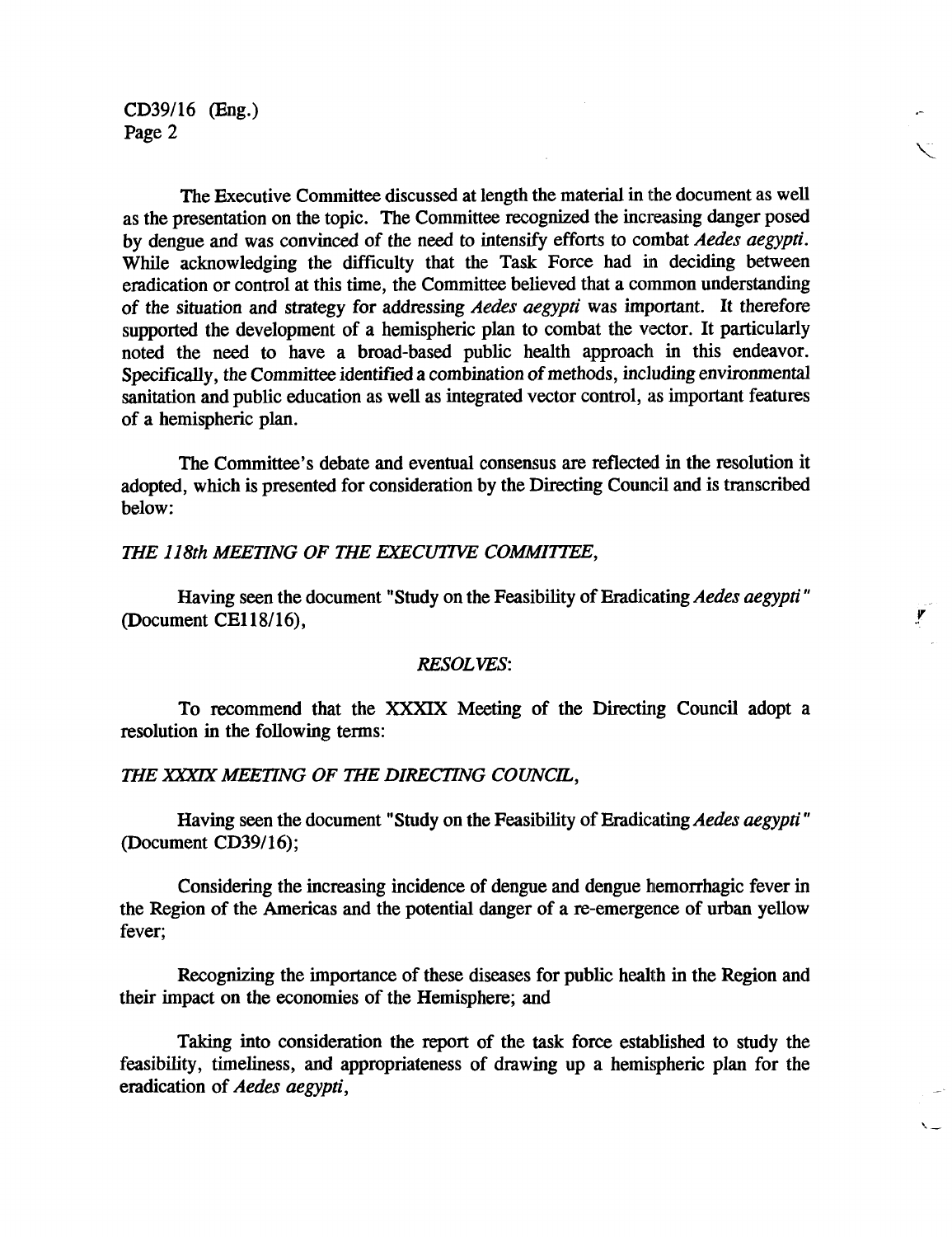#### *RESOLVES:*

- 1. To urge Member Governments:
- (a) To collaborate in the development of a hemispheric plan that supports from a public health and environmental perspective (in particular the areas of water and garbage) the combating of *Aedes aegypti* as a public health problem;
- (b) To use mass communication to inform and educate the population and strengthen community participation in integrated vector combat activities;
- (c) To promote epidemiological, entomological, and environmental surveillance and strengthen national laboratories to enable them to participate effectively.
- 2. To request the Director, as resources permit:
- (a) To review, in cooperation with relevant Member Governments, current programs to determine the effectiveness of different approaches, from a public health perspective, in combating *Aedes aegypti* as a public health problem;
- (b) To support the improvement of national and regional surveillance, and to facilitate the implementation of integrated combat measures;
- (c) To cooperate in the preparation and implementation of national plans to combat *Aedes aegypti.*
- (d) To build consensus and cooperation among countries to address the threats of dengue and yellow fever.

Annex

 $\hat{p}$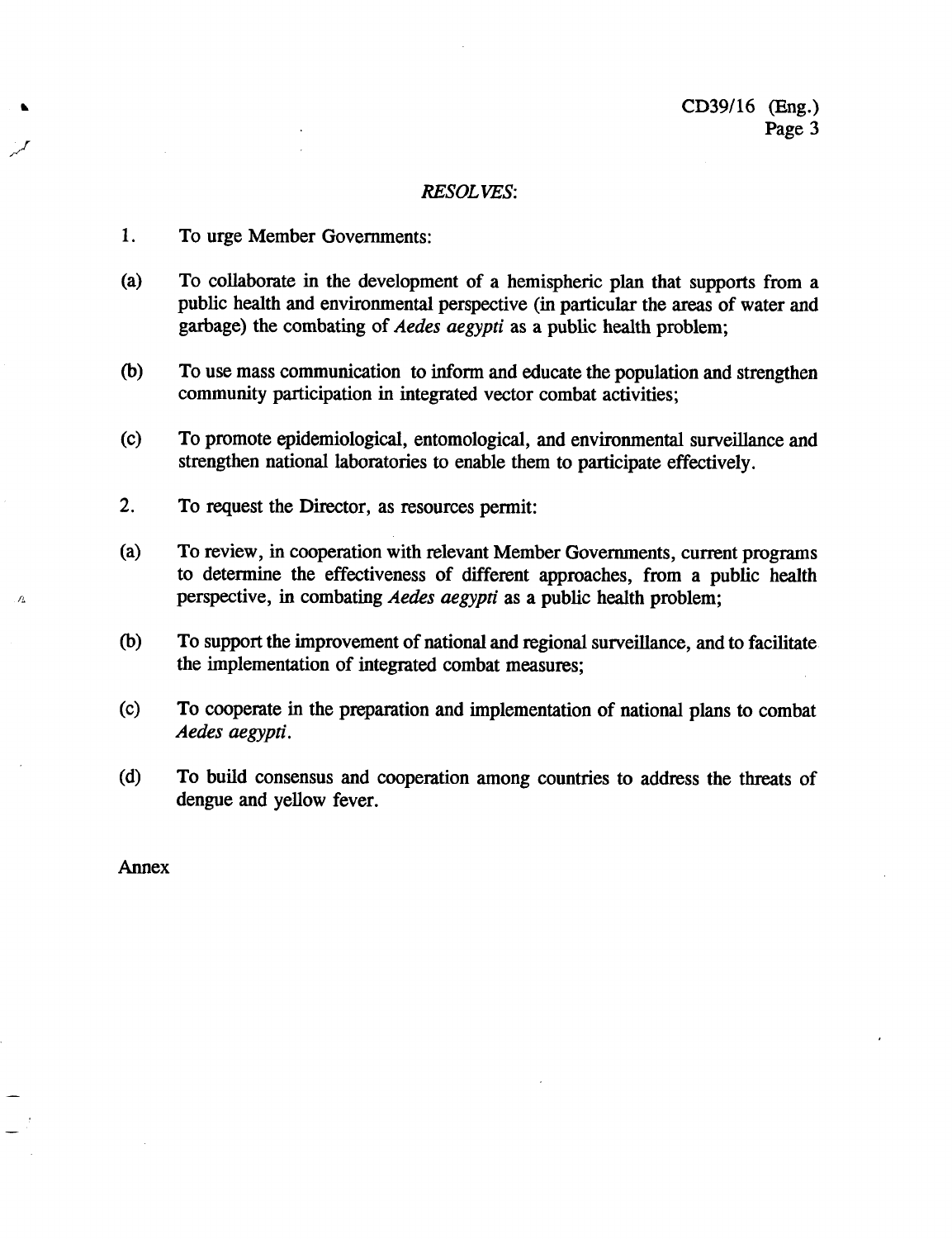CD39/16 (Eng.) Annex

# STUDY ON THE FEASIBILITY OF ERADICATING *AEDES AEGYPTI*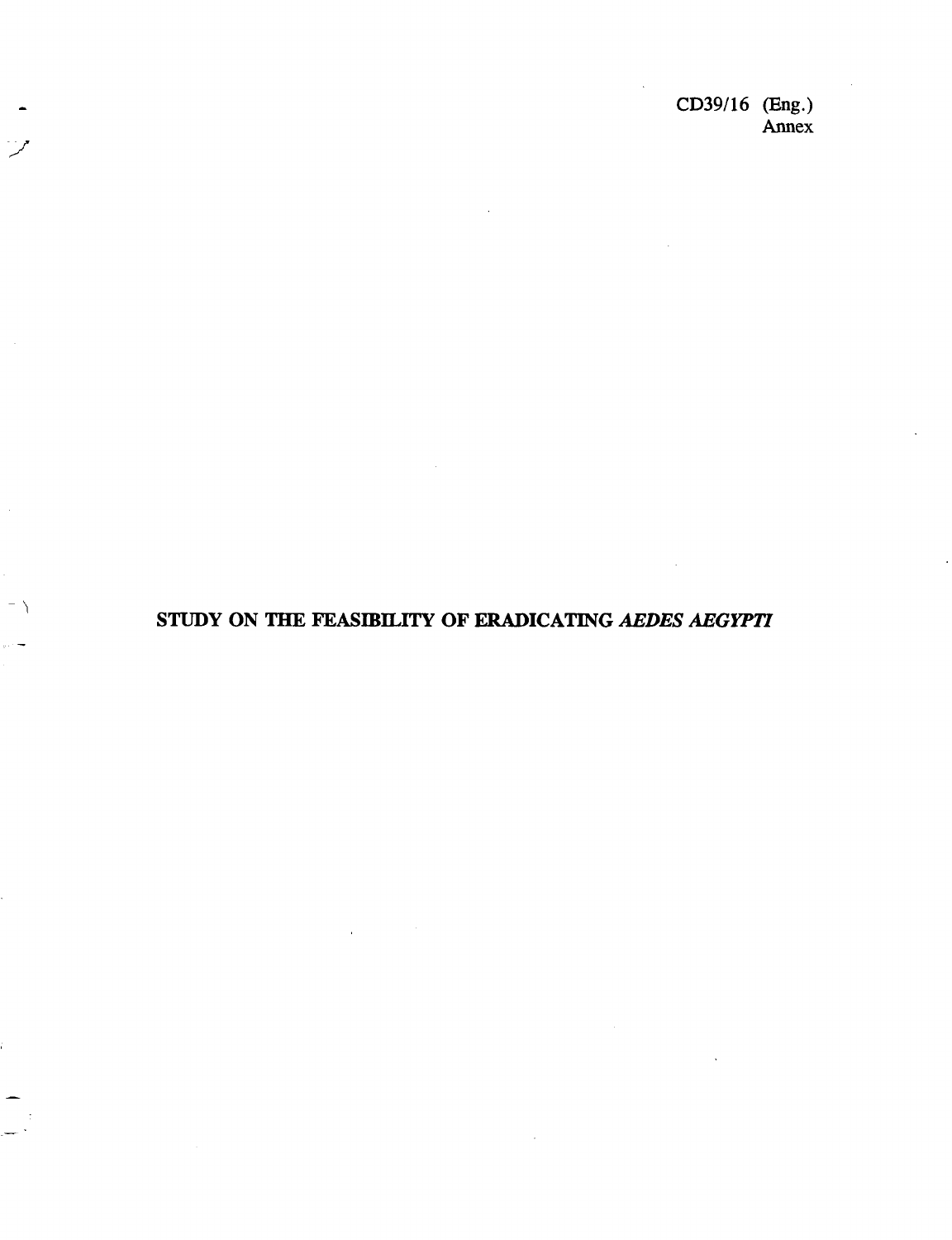# **CONTENTS**

-2-

| 1. |  |
|----|--|
|    |  |
| 3. |  |
|    |  |
|    |  |
|    |  |
|    |  |
|    |  |
|    |  |

*Page*

 $\bar{V}$ 

 $\sqrt{2}$ 

 $\sum_{i=1}^{n}$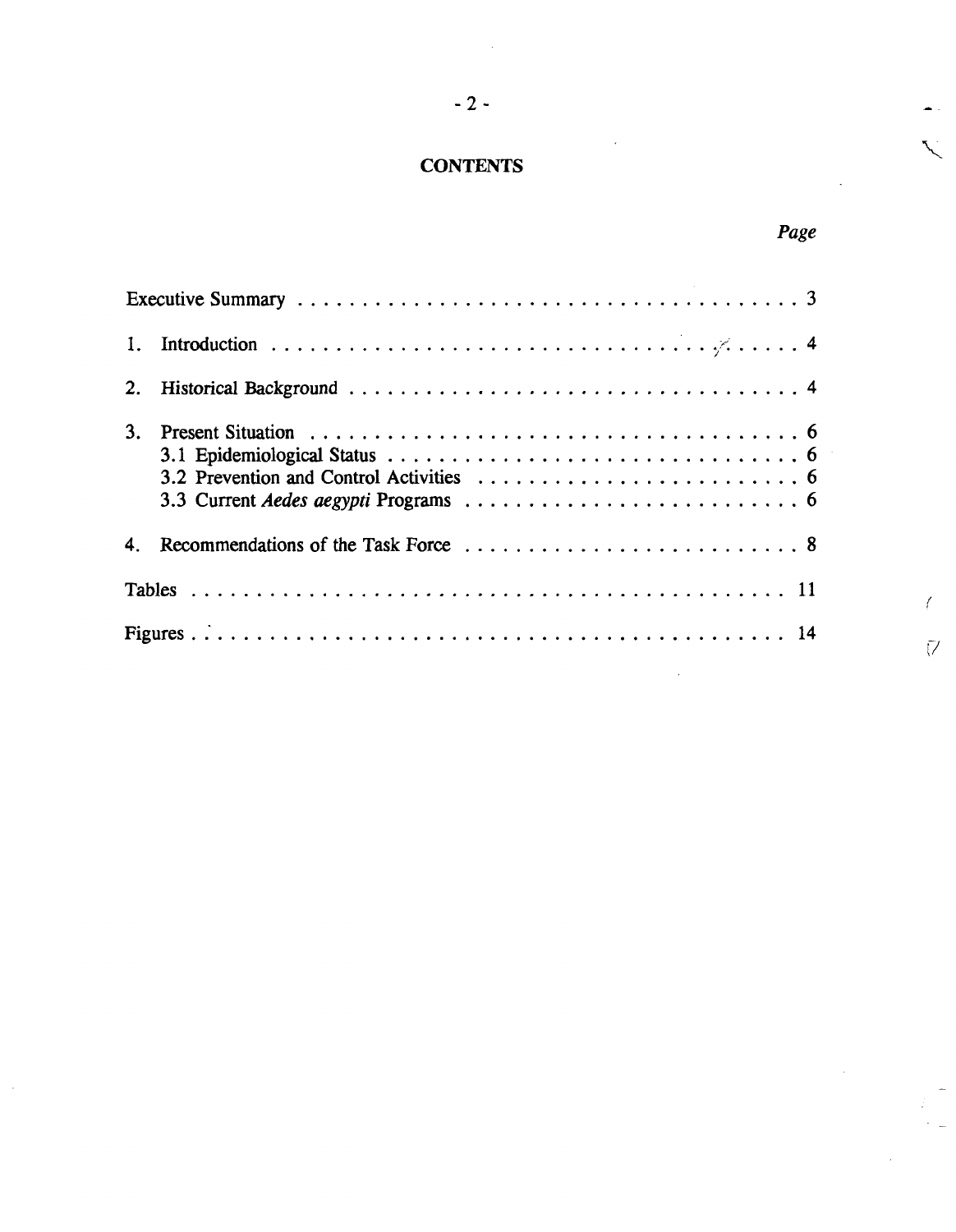#### EXECUTIVE SUMMARY

With the deterioration of the dengue situation and the notable increase in dengue hemorrhagic fever (DHF) in the Region, PAHO convened a group of experts in 1991 in order to develop guidelines for the establishment of effective programs to control dengue and DHF. These guidelines were widely disseminated and are being applied in several countries of the Americas. As the situation continued to deteriorate, in September 1995 the PAHO Directing Council asked the Director "to establish immediately a technical task force to study the feasibility, timeliness, and appropriateness of drawing up a hemispheric plan for the eradication *of Aedes aegypti* as an effective means of controlling dengue and urban yellow fever in the Americas. " A task force was established and, after preparation of background material by the Secretariat, the Task Force met at the Fundação Oswaldo Cruz, in Rio de Janeiro, Brazil, on 16-18 April 1996.

The Task Force recognized and congratulated the Government of Brazil for the bold initiative it had taken to propose eradication of *A. aegypti* in that country in order to eliminate dengue and DHF.

The members of the Task Force agreed that, while it is timely and appropriate to consider designing a hemispheric eradication plan, there are key challenges to be considered regarding the feasibility of drafting such a plan. The majority of the members agreed that these challenges could now be met and that it was feasible to design a hemispheric eradication plan. Some dissenting members thought that certain critical factors were not present, namely: a proven eradication strategy or model, the possibility of universal coverage, and international commitment.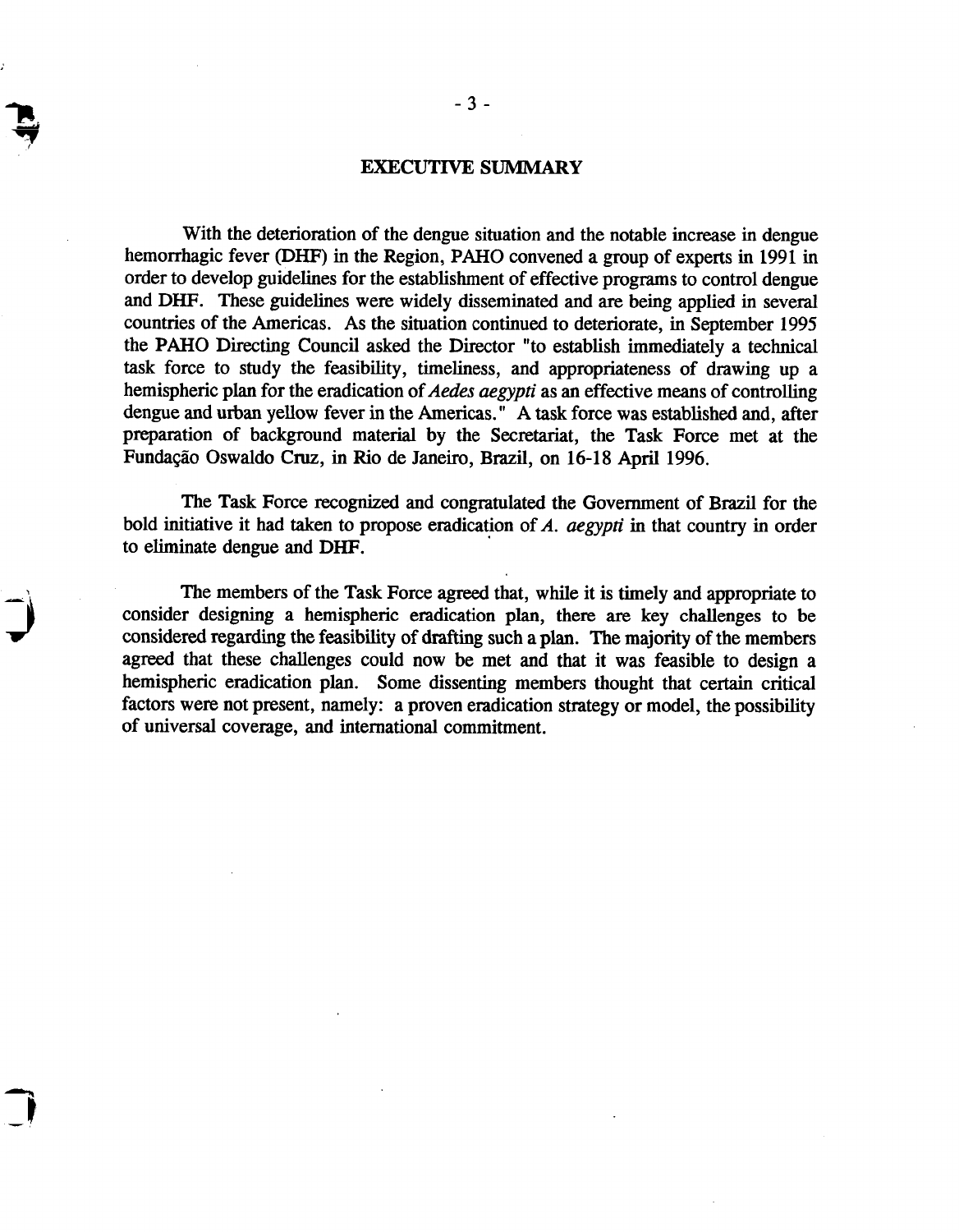### **1. Introduction**

In recent years considerable attention has been given to the serious threat posed<br>by new, emerging, and re-emerging infectious diseases. The magnitude of the problem<br>is illustrated by the appearance of several new pathogen severity, as well as old pathogens that have re-emerged and are having a considerable impact in the Americas. One of those is dengue virus, which is widely dispersed and has become an important problem in the Western Hemisphere.

The fundamental framework for species eradication in the Americas emerged in 1947, when the I Meeting of the Directing Council of the Pan American Sanitary Organization (an earlier name for PAHO) adopted a resolution that established a policy to eradicate *Aedes aegypti* in the Region and requested that the Pan American Sanitary Bureau (PASB) develop an eradication program under its auspices. After notable successes in the 1950s and 1960s, the program went into decline and now all countries, with the exception of Bermuda, Canada, Chile, and Uruguay, are infested. Since the early 1980s there has been a notable increase of dengue and dengue hemorrhagic fever (DHF) in the Region. Because the mosquito vector is the same, there is the additional potential threat of urban transmission of yellow fever.

#### **2. Historical Background**

The issue of the eradication of *A. aegypti* in the Americas had been debated since at least the 1920s. In 1934 approval was given in Brazil, albeit unofficially, to a proposal for the eradication of *A. aegypti.* In 1942 the Government of Brazil officially approved the eradication of *A. aegypti.* The I Meeting of the Directing Council of the Pan American Sanitary Organization, held in Buenos Aires in October 1947, analyzed a joint report of Argentina, Bolivia, Brazil, and Paraguay on the plan for hemispheric eradication of *A. aegypti* proposed by Brazil. The Directing Council endorsed the proposal and resolved to entrust to PASB the solution of the hemispheric problem through the development of a program under its auspices. Hemispheric eradication thereby became official policy.

The hemispheric campaign was organized by PASB, and its success was reflected in the fact that, by 1962, 18 continental countries and several Caribbean island countries had achieved eradication (Figure 1).

The reasons for the success of the eradication efforts were:

- Adequate national and external funding for well-trained personnel, equipment, and insecticides;
- Country priorities that were translated into political will;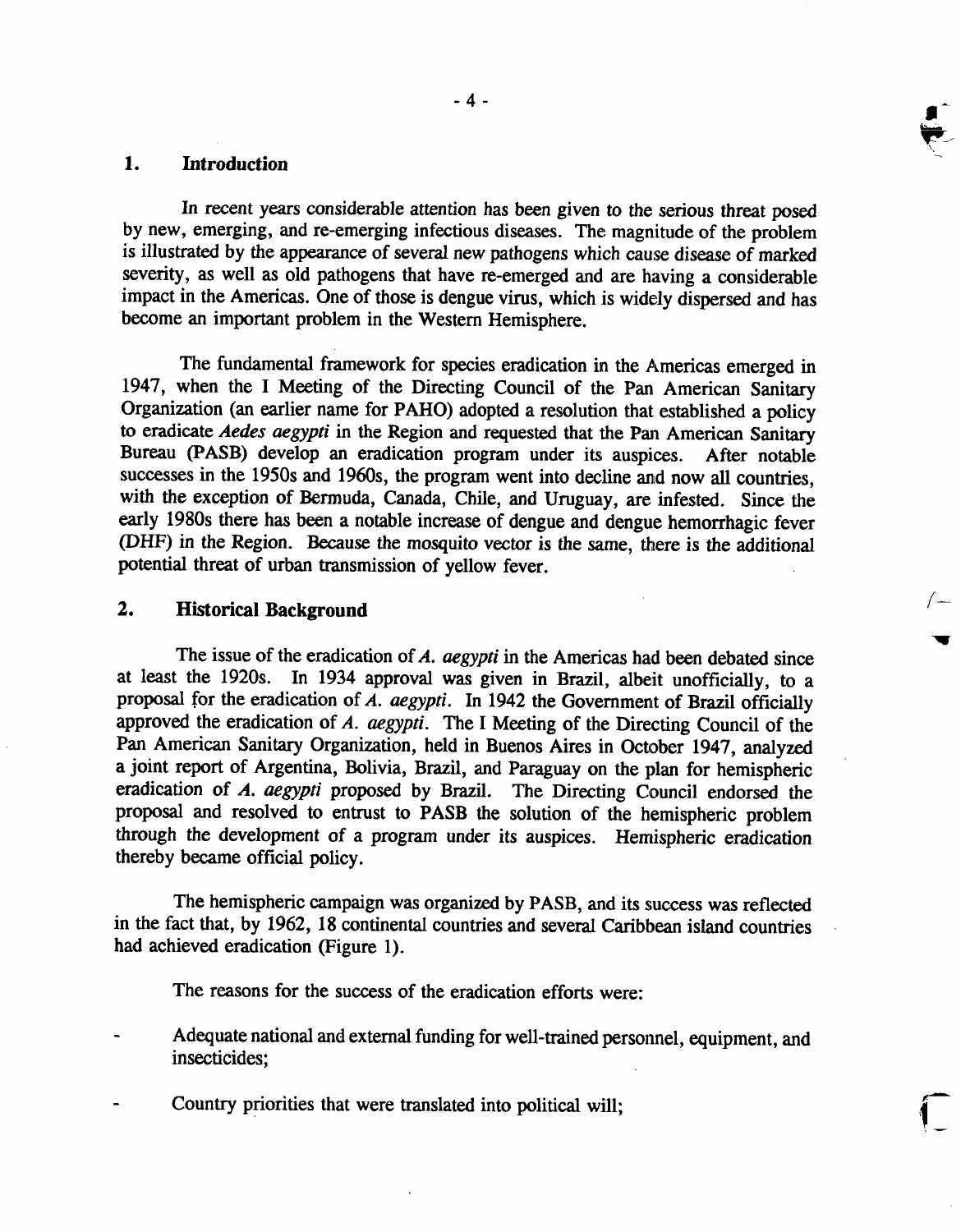- Total coverage of infested areas in time-limited programs;
- Use of DDT for perifocal spraying in and around all breeding sites;
- Streamlined, semiautonomous programs, separate from national health programs;
- Centralized, vertically structured programs with a military-type organization and clear lines of command, strict supervision, and a high level of discipline. Community participation occurred, but was limited and not systematic.

Unfortunately, after 1962 only three additional countries or territories eliminated the vector. Even more serious, however, was that the countries which had achieved eradication were becoming reinfested in the 1960s. Not all countries in the Hemisphere had been willing to eradicate *A. aegypti.* Countries that were still infested (Cuba, United States of America, Venezuela, and several Caribbean countries) became sources of reinfestation for those that had eradicated the vector.

From 1947-1985, the Directing Council passed numerous resolutions concerning the eradication of *A. aegypti.*

Over time, in most of the countries that achieved eradication, the programs against *A. aegypti* lost political importance, and surveillance for reinfestation gradually declined so that small reinfestations could no longer be detected. In addition, once a reinfestation was discovered, because of the centralized structure of the program the response usually came too late, and the resources to eliminate it before it could spread tended to be insufficient, although control was still possible (Figure 2). In 1985 the XXXI Meeting of the Directing Council adopted a resolution on control or eradication of *A. aegypti,* which is interpreted as the end of the policy for species eradication in the Region.

The campaigns against *A. aegypti* undertaken in the Hemisphere also eradicated urban yellow fever from the Americas several decades ago. However, the progressively wider dissemination of this vector observed in the Americas since the 1970s, including urban centers located in enzootic and epizootic areas of jungle yellow fever, has created again the possibility of re-emergence of urban yellow fever in the Americas (Figure 3).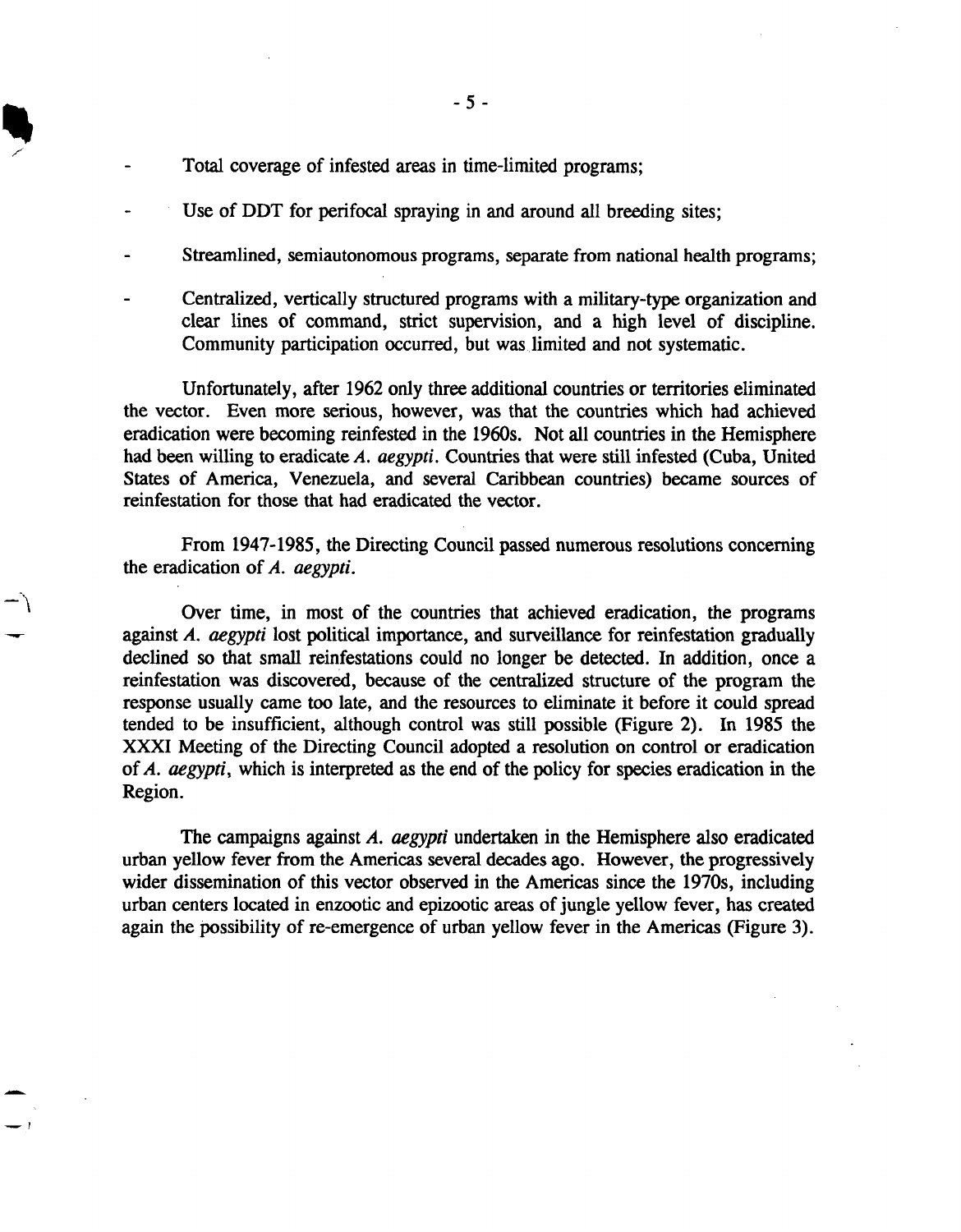#### *3.* **Present Situation**

#### *3.1 Epidemiological Status*

Tables I and 2 show the countries infested with *A. aegypti,* the size of the infested area, the population at risk, and the incidence of dengue and DHF.

The severe outbreak of jungle yellow fever (YF) that affected Peru in 1995 near urban centers infested with *A. aegypti* illustrates that the urbanization of the disease is a real threat. The risk is potentially greater due to the presence of *Aedes albopictus* in Brazil, Dominican Republic, El Salvador, Guatemala, Mexico, and the United States of America. This is an exotic species which invaded the Americas in the mid 1980s. Laboratory studies show that *A. albopictus* can transmit yellow fever virus. As this species can breed in domestic and in forest environment, it could potentially serve as a bridge between the jungle and urban cycles of yellow fever. There is a real possibility that *A. albopictus* will infest enzootic areas of yellow fever in the near future, thus increasing the risk of urbanization of YF. Although an effective vaccine against YF is available, its coverage is low in most enzootic areas and virtually absent in non-enzootic areas infested by *A. aegypti* and by *A. albopictus.*

#### **3.2** *Prevention and Control Activities*

A program to control dengue and *A. aegypti* should be integrated in its implementation and include the following components: epidemiological surveillance; education of the medical community; entomological surveillance; and integrated vector control, which is the logical combination of all the available methods of control in the most effective, economic, and safe manner, in order to limit the *A. aegypti* population to acceptable levels. Vector control methods include environmental management, chemical control, and biological control. A control program such as this, in order to be successful, needs to be sustained indefinitely.

#### 3.3 *Current* Aedes aegypti *Programs*

In preparation for the meeting of the Task Force, an international working group prepared a questionnaire to obtain information from all of the countries of the Americas on subjects dealing with the feasibility, timeliness, and appropriateness of eradication campaigns. Eradication was considered as the total elimination of all stages of the mosquito (adults, pupae, larvae, and eggs) from every container on all premises in every infested area. There must be total coverage of all infested and potentially infested areas, both for the eradication of the mosquito and for the verification of eradication. Once eradication is achieved in each area, adequate surveillance against reinfestation must continue indefinitely.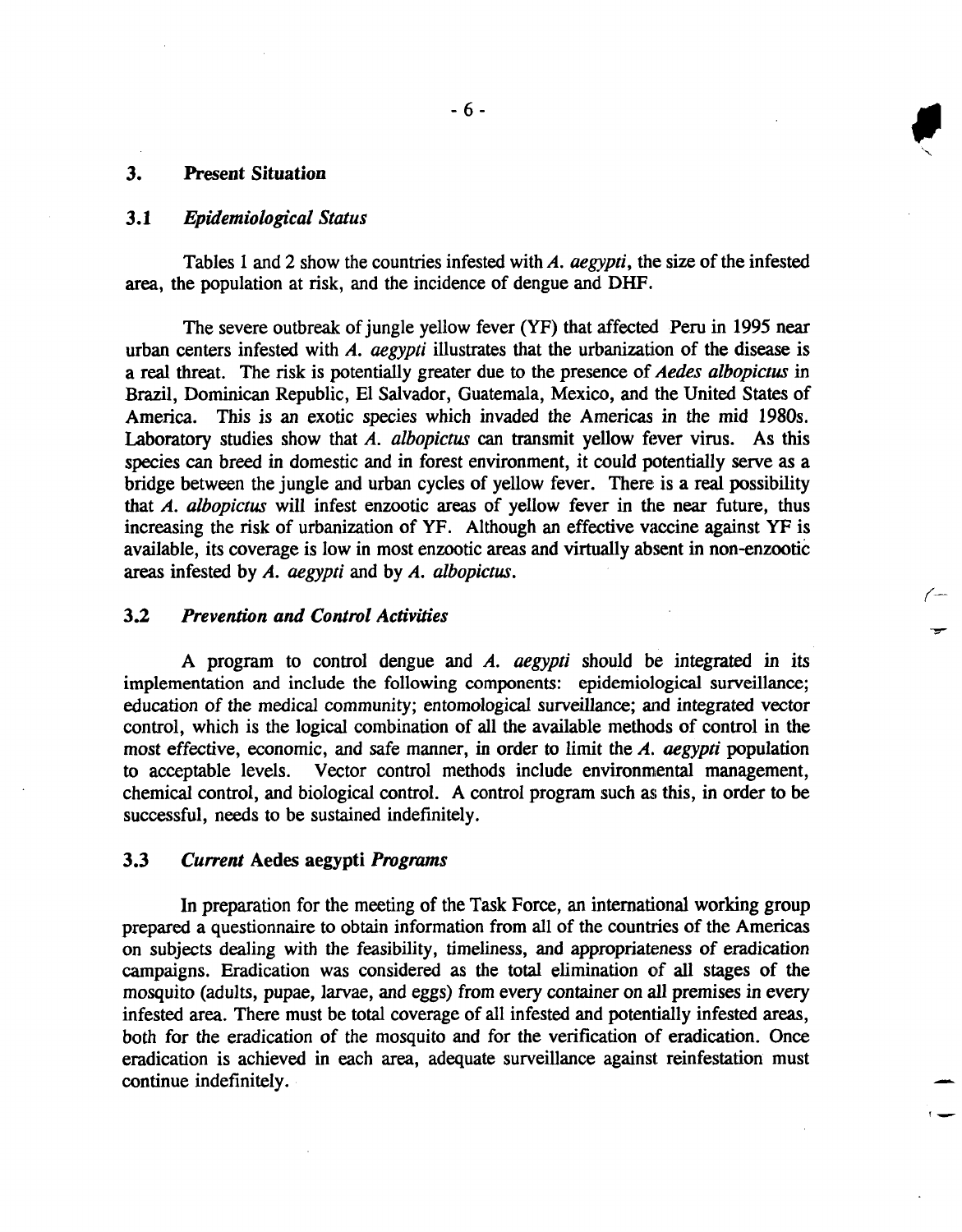The data presented below are from the 28 countries that responded. Questionnaires from Belize, Brazil, Guatemala, and Haiti have not been received. The answers on the questionnaires were not always the same as official government reports, but are presented here without modification.

#### *3.3.1 Entomological Aspects*

With the exceptions of Bermuda, Canada, Chile, and Uruguay, all the countries of the Americas are reinfested with *A. aegypti.* This mosquito has been found in natural breeding sites (tree holes, leaf axils) in 19 countries, and has been found up to 500 meters away from human habitation and up to 1800 meters above sea level. In eight countries there is infestation in areas where there is no access via roads or waterways. In 12 countries there is infestation where access is difficult or dangerous because of social problems (e.g., armed conflict, slums). Refusal of entry of health workers into houses is low in most countries  $(0\% - 3\%)$ , but in some areas it is as high as  $30\%$ (Ecuador).

*Aedes albopictus* is now found in Brazil, Dominican Republic, El Salvador, Guatemala, Mexico, and United States of America. In 19 countries there is a surveillance system for *A. albopictus,* and in 16 countries container larvae are identified with a bacteriological microscope.

#### *3.3.2 Epidemiological Aspects*

During the past five years there has been an increase in the total number of dengue and DHF cases and deaths. In 1995, a total of 274,422 dengue cases, 7,715 DHF cases, and 104 deaths were reported. A total of 522 sylvatic yellow fever cases were reported from Bolivia (15 cases), Brazil (4), Colombia (3), Ecuador (1), and Peru (499).

#### *3.3.3 Economic Aspects*

Per capita expenses for *Aedes* programs are highest in the Caribbean (average of US\$ 2.03 per capita, maximum of \$4.70), less in Central America and Mexico (average \$0.57, maximum of \$1.94), and lowest in South America (average \$0.29, maximum of \$0.65). Table 3 shows the spending by different countries in 1995.

#### *3.3.4 Operational Aspects*

In 21 countries there is an active *A. aegypti* program: in 19 countries it is a control program, and in two countries (Cuba and Trinidad and Tobago) it is an eradication program. Six countries have a vertically structured program, nine countries a decentralized program, and six countries are in the process of decentralization.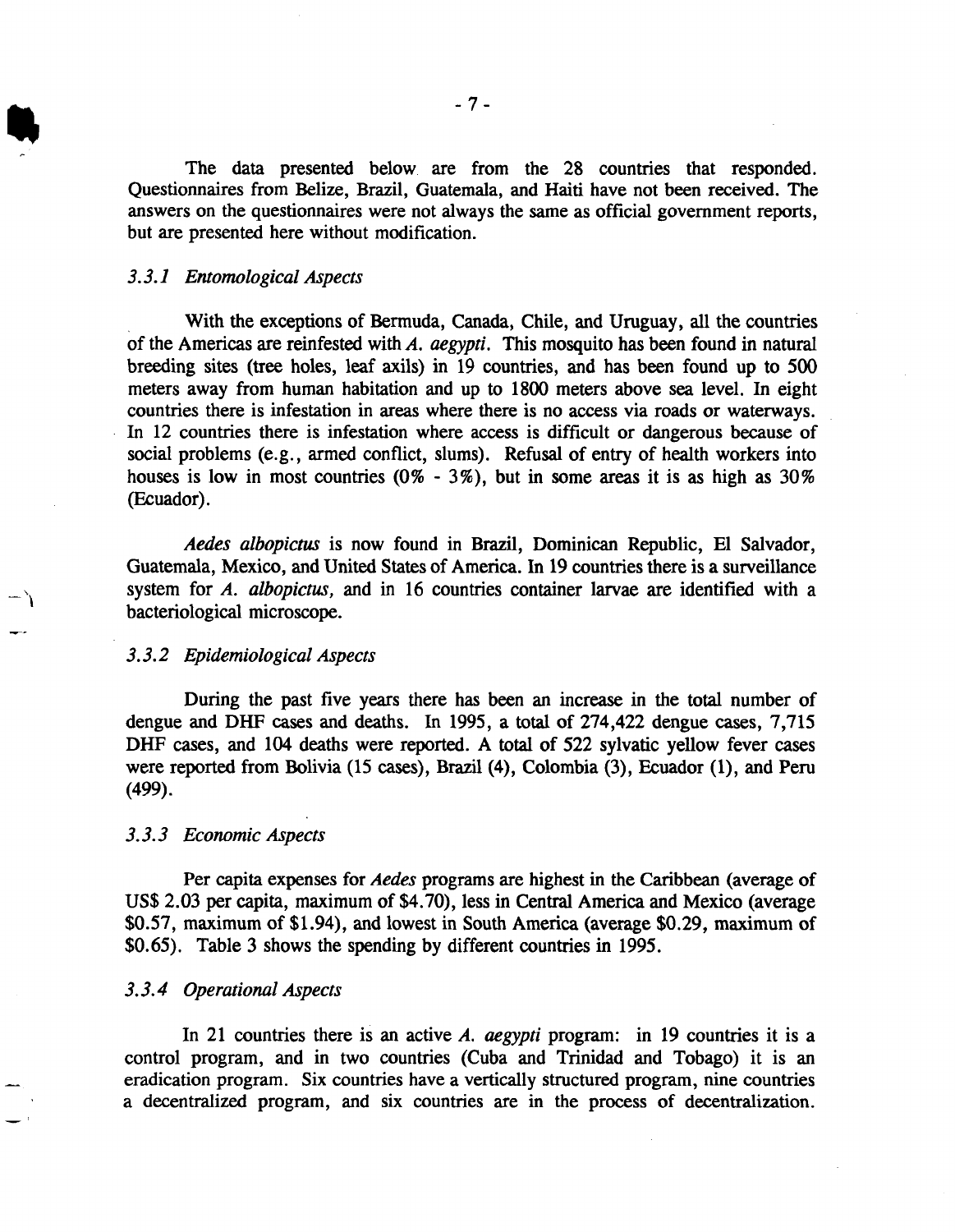Resistance to several insecticides used in *Aedes* control (temephos, malathion, lambdacyhalothrine) is appearing in the Caribbean area.

#### *3.3.5 Legal Aspects*

In 13 countries there is legislation for the establishment of an *Aedes* program. In 15 countries there are laws to permit the entrance of field personnel into houses. Eight countries levy fines on people or businesses that have potential or actual breeding sites on their premises. In four countries there are laws prohibiting the importation of used tires. Six countries require the treatment of used tires at the point of origen. Disinsectation of aircraft arriving from infested areas is done in 14 countries. Notification of dengue cases is obligatory in 21 countries.

#### *3.3.6 Political Aspects*

In 21 countries the fight against dengue is said to be a high priority in the national health policy. In 15 countries, eradication is reported to be compatible with the national health policies and plans. Twelve countries consider that an eradication program is feasible, timely, and appropriate for them. They think that the structure of such a program should be decentralized (15 countries), vertical (four countries), or "other" (two countries). Only two countries (Argentina and Trinidad and Tobago) said that they foresaw the conversion of their program to an eradication program, and only one country (Cuba) said that it had sufficient resources for eradication. Possible types of external financing mentioned were donations (seven countries) and a combination of donations and loans (eight countries).

In recent meetings, certain countries have made declarations concerning their future programs. In the Central American Seminar-Workshop on Strategies for the Prevention and Control of Dengue and Dengue Hemorrhagic Fever in Guatemala (May 1995), the seven countries of Central America chose the strategy of control over the strategy of eradication. In the meeting of the Southern Cone countries in Paraguay in April 1996, the representatives of Argentina, Bolivia, and Paraguay stated that their countries would embark on eradication programs, and the representatives of Peru said that their country would continue with its control program.

#### **4. Recommendations of the Task Force**

It was the consensus of the Task Force members that it is timely and appropriate to consider drafting a hemispheric plan for the eradication of *A. aegypti,* because this mosquito continues to spread to new areas and the incidence of dengue and dengue hemorrhagic fever continues to increase throughout the Americas (Figure 4). As Brazil has drafted a national plan, now is an appropriate time for other countries to consider joining in a coordinated hemispheric effort.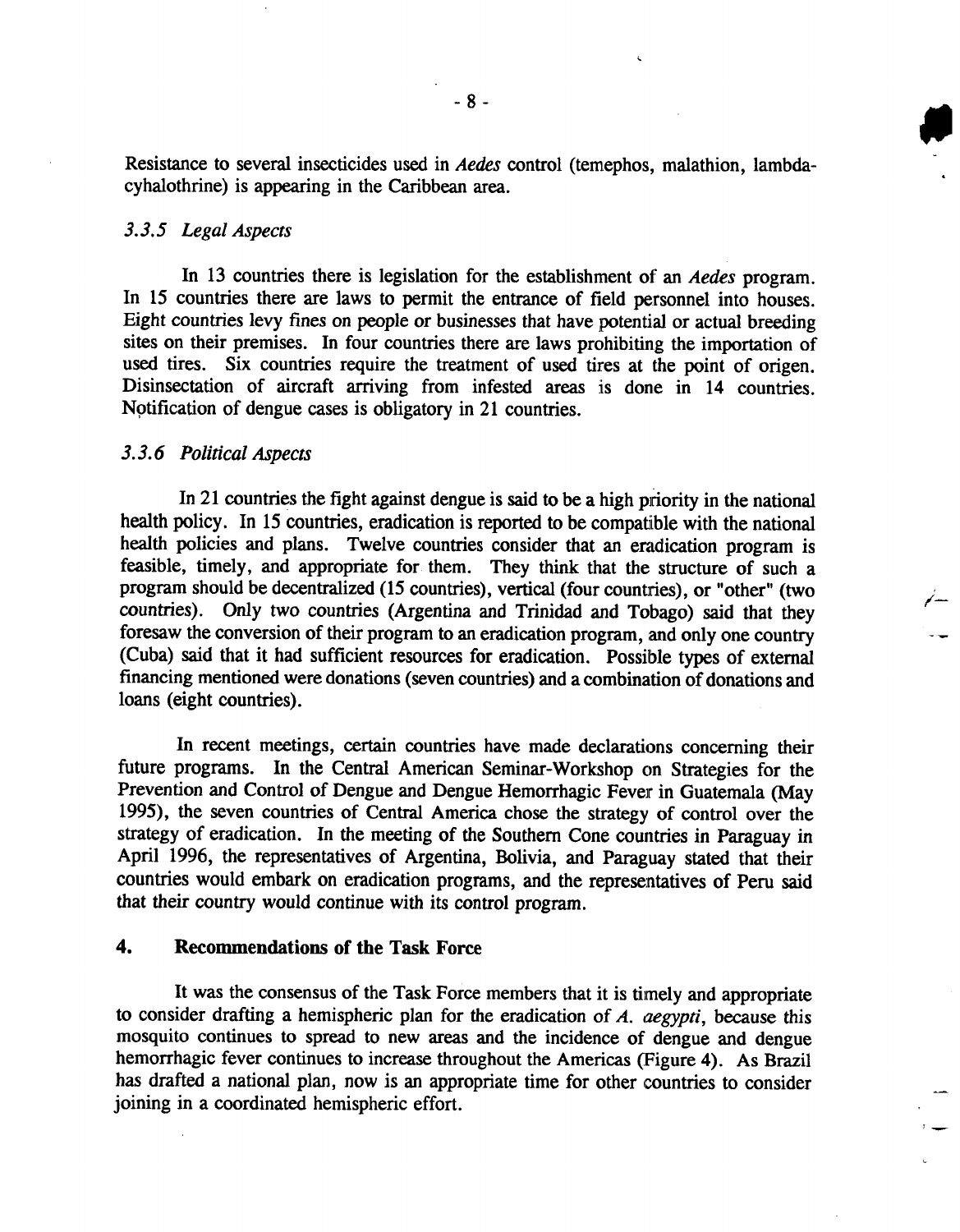The members of the Task Force agreed that the following key challenges needed to be considered in order to determine the feasibility of drafting a hemispheric plan for the eradication of *A. aegypti:*

(a) *Magnitude of the problem:* The geographical extension of the infested areas, the size of the urban population affected, the penetration of infestation into rural areas, and the numbers of containers per premises are all greater than during the first eradication campaigns of the 1950s and 1960s. The magnitude of the problem must be clearly defined.

(b) *Eradication strategy:* Eradication requires universal coverage of every municipality, every building and dwelling, and every container in the infested areas. The original eradication campaigns that succeeded in eliminating *A. aegypti* from 21 countries were vertically structured and rigorously supervised. Most of the countries in the Americas consider that future eradication programs should be decentralized. However, *A. aegypti* has never been eradicated from any country with a decentralized program. The efficacy of any new eradication strategy needs to be demonstrated in pilot projects.

(c) *Cost:* The cost of future eradication efforts will probably be much greater than previous campaigns and much greater than present control programs. Realistic estimates of costs required to achieve the goal and identification of national and international sources of funds are needed. It should be noted that programs which have large environmental sanitation components will bring health and quality of life benefits in addition to eradication or control of *A. aegypti.*

(d) *Political will:* As governments and government officials change, health priorities change. In order for eradication to be maintained, subsequent surveillance against reinfestation must continue uninterrupted indefinitely.

(e) *International coordination:* For hemispheric eradication to be completed, all of the countries of the Americas, as well as European authorities responsible for territories in the Americas, must agree to eradicate. Not all of the countries eradicated *A. aegypti* during the early campaigns, and many of these same countries may not decide to launch an eradication program in the future. Also, *A. aegypti* is present in great numbers in Asia, posing the risk of reinfestation from that region.

The majority of the Task Force members agreed that the above listed key challenges have been met or can be met in the near future, and that it is feasible to draft an eradication plan. The dissenting members thought that certain of the key challenges had not been met, namely: a proven eradication strategy or model, the possibility of universal coverage, and international commitment.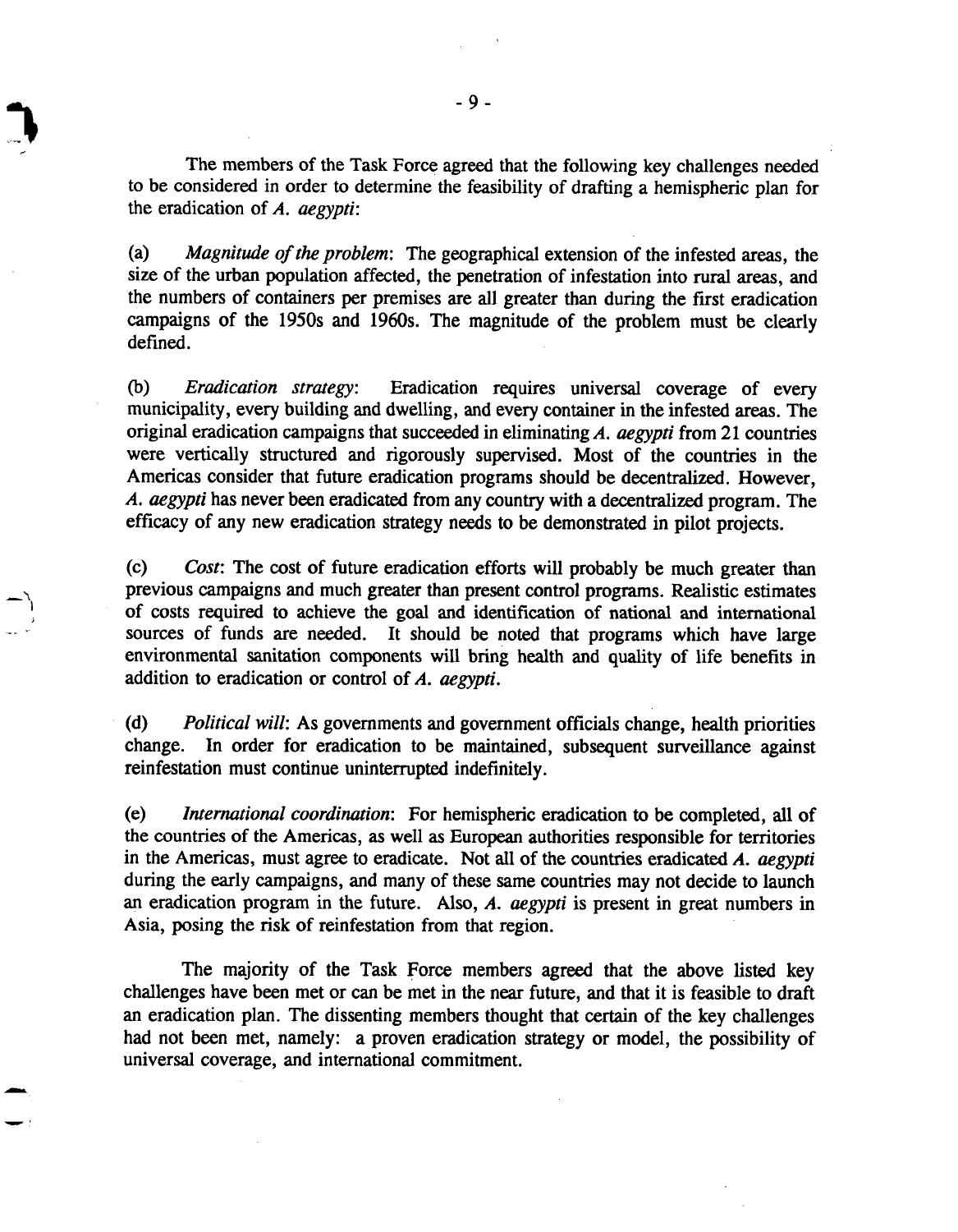The Task Force also recommended that PAHO review the list of key challenges *and* provide an update and report on their status to Member States.

Finally, the Task Force recognized and congratulated the Government of Brazil for the bold initiative it has taken to propose eradication of *A. aegypti* in order to eliminate dengue and DHF in that country. The plan is decentralized and does include a large environmental sanitation component. The Government of Brazil is encouraged to continue with its effort, to document its progress, and to keep other countries informed.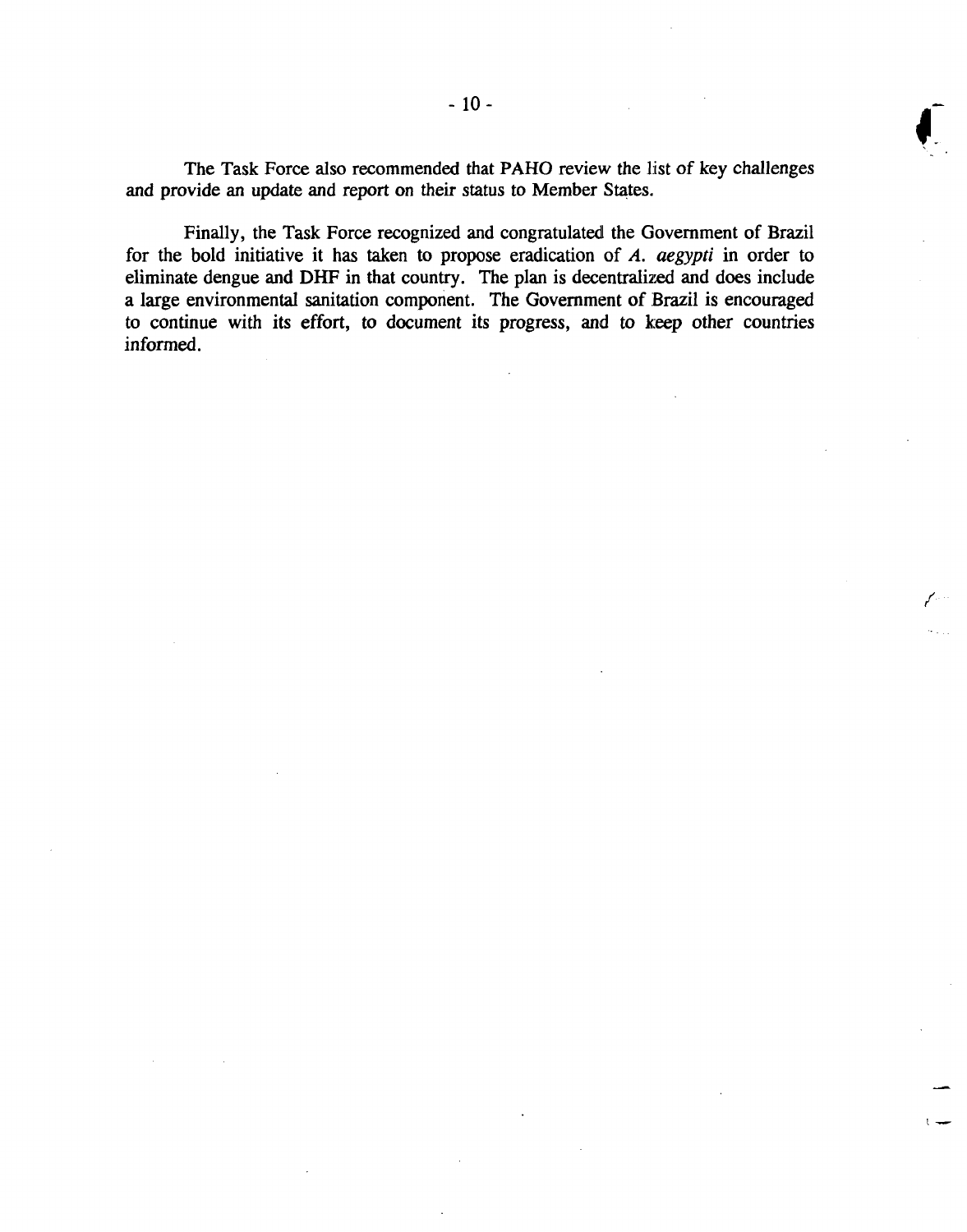| Km <sup>2</sup>                |                | <b>Population</b>                    |                | <b>Number of Houses</b>              |                |                                      |
|--------------------------------|----------------|--------------------------------------|----------------|--------------------------------------|----------------|--------------------------------------|
| Country or<br><b>Territory</b> | <b>Country</b> | <b>Infested</b><br>Area <sup>*</sup> | <b>Country</b> | <b>Infested</b><br>Area <sup>*</sup> | <b>Country</b> | <b>Infested</b><br>Area <sup>*</sup> |
| <b>Central and North</b>       |                |                                      |                |                                      |                |                                      |
| <b>America</b>                 |                |                                      |                |                                      |                |                                      |
| <b>Costa Rica</b>              | 50,900         | 40.720                               | 3.392.075      | 996.700                              | 678,415        | 28,156                               |
| El Salvador                    | 21,041         | 782                                  | 5,405,013      | 1.767,565                            | 1,236,188      | 333,503                              |
| Honduras                       | 112,492        | 67,495                               | 5,547,658      | 3,605,978                            | 906.698        | **90.670                             |
| Mexico                         | 1,967,183      | 320,560                              | 91,852,474     | 19,988,371                           | 18,297,306     | 3,188,856                            |
| Nicaragua                      | 121,428        | 98                                   | 4.139.486      |                                      | 722,280        |                                      |
| Panama                         | 75,517         | 33.084                               | 2,400,000      | 1,922,673                            | 597,058        | 452,880                              |
| <b>United States</b>           | 2,000,021      |                                      | 76,467,421     |                                      |                |                                      |
|                                |                |                                      |                |                                      |                |                                      |
| Caribbean                      |                |                                      | 60,000         |                                      | 26,000         |                                      |
| Bermuda                        | 21<br>110.992  | 4,237                                | 11,000,000     | 419,887                              | 3,302,557      | 352,373                              |
| Cuba<br>Dominica               | 771            |                                      | 71,994         | 64.795                               | 20,000         | 3,600                                |
| Dominican Republic             | 48,000         |                                      |                | 2.096.640                            | 5.600          | 181                                  |
| Grenada                        | 344            | 344                                  | 95,600         |                                      | 35,554         |                                      |
| Montserrat                     | 104            | 69                                   | 10.639         |                                      | 6,300          | 6,300                                |
| <b>Nevis</b>                   | 93             |                                      | 9,004          | 10,639                               | 2,891          | 278                                  |
| Puerto Rico                    | 8.960          | 5,376                                | 3,500,000      |                                      | 700,000        |                                      |
| <b>Saint Kitts</b>             | 176            | 3                                    | 34,000         |                                      | 33,500         |                                      |
| Saint Vincent and              |                |                                      |                |                                      |                |                                      |
| the Grenadines                 | 388            | 388                                  | 110,000        | 12,605                               | 271,871        |                                      |
| <b>Trinidad and Tobago</b>     | 5,128          |                                      | 1,234,388      |                                      |                |                                      |
|                                |                |                                      |                |                                      |                |                                      |
| <b>South America</b>           |                |                                      |                |                                      |                |                                      |
| Argentina                      | 2,780,40       | 35,000                               | 32,608,687     | 15,000,000                           | 10,096,875     |                                      |
| <b>Brazil</b>                  | 8,511,965      | 865,000                              | 161,790,000    | 56,000,000                           | 32,200,000     | 11.200.000                           |
| <b>Bolivia</b>                 | 1,098,581      | 358,987                              | 6,420,792      | 1.470,740                            | 1,701,142      | **1.660                              |
| Colombia                       | 1.141.748      | 689.339                              | 35,886,280     | 15,245,071                           |                |                                      |
| Ecuador                        | 272,045        | 18,150                               | 10,990,000     | 6,205,691                            | 715,802        |                                      |
| Paraguay                       | 406,752        | 406,752                              | 4,152,588      | 4,152,588                            | 855,547        |                                      |
| Peru                           | 1,285,216      | 273,081                              | 23,029,603     | 1,726,270                            | 4,605,920      | 345,254                              |
| Venezuela                      | 912,050        | 911,930                              | 21,644,121     | 1,515,905                            | 4,328,824      | 303,181                              |

 $\hat{\mathcal{C}}$ 

 $\Box$  $\ddot{\phantom{a}}$ 

# **Table 1:** *Aedes aegypti* **Infestation in the Americas, 1995**

\* Estimated

 $-1$  $\sim$ 

\* Subject to confirmation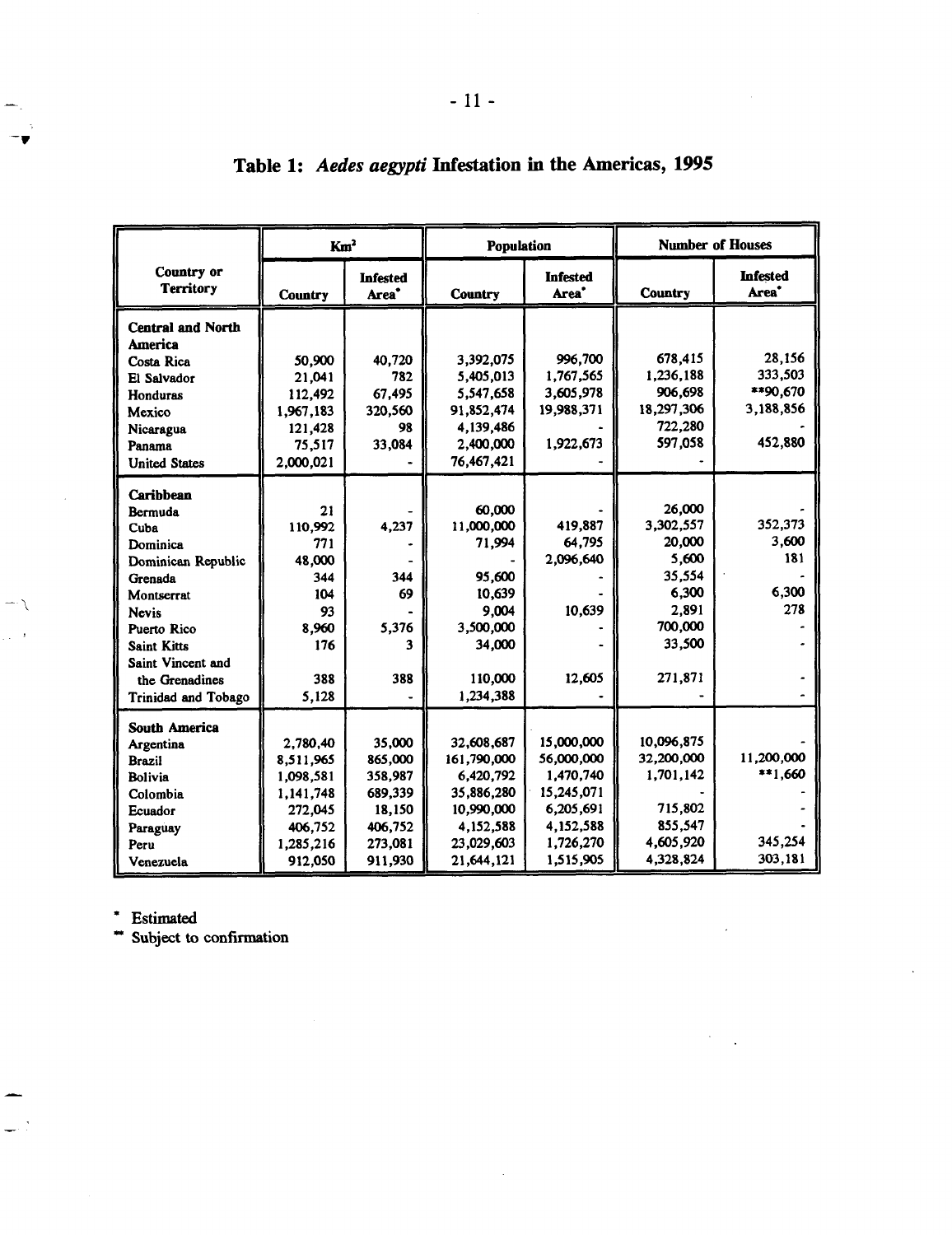| Country or<br>Territory                                                                                                                                                                       | <b>Total</b><br><b>Population</b>                                                                                     | <b>Population</b><br>at Risk                                                                      | Dengue+<br><b>DHF</b><br><b>Cases</b>                                       | <b>Serotypes</b>                                              | Rate/<br>$100.000$ <sup>**</sup>                                                            | Cases<br>of DHF<br>(Deaths)                                    | <b>Ratio</b><br>DHF/<br>Dengue                          |
|-----------------------------------------------------------------------------------------------------------------------------------------------------------------------------------------------|-----------------------------------------------------------------------------------------------------------------------|---------------------------------------------------------------------------------------------------|-----------------------------------------------------------------------------|---------------------------------------------------------------|---------------------------------------------------------------------------------------------|----------------------------------------------------------------|---------------------------------------------------------|
| Mexico                                                                                                                                                                                        | 91.852.474                                                                                                            | 19,988,371                                                                                        | 11.604                                                                      | 1,2,4                                                         | 58.1                                                                                        | 355 (29)                                                       | 1:33                                                    |
| Costa Rica<br>El Salvador<br>Guatemala<br><b>Honduras</b><br>Nicaragua                                                                                                                        | 3,392,075<br>5,405,013<br>9,744,627<br>5,547,658<br>7,139,486                                                         | 996,700<br>1,767,565<br>9,744,627<br>3,605,978<br>4,139,486                                       | 5.134<br>9,658<br>3.644<br>27,560<br>19,260                                 | 1.3<br>1,2,3,4<br>1,2,4<br>1, 2, 3, 4<br>1,2,3                | 515.1<br>546.4<br>37.4<br>764.3<br>456.3                                                    | 1<br>129(5)<br>L<br>35<br>806                                  | 1:5,134<br>1:75<br>1:3.644<br>1:787<br>1:24             |
| Panama                                                                                                                                                                                        | 2,400,000                                                                                                             | 1,992,672                                                                                         | 3,083                                                                       | 1.3                                                           | 154.7                                                                                       | 3(1)                                                           | 1:1.028                                                 |
| Puerto Rico<br>Antigua and Barbuda<br><b>Barbados</b><br><b>Belize</b><br>Dominica<br>Dominican Republic<br>Grenada<br>Jamaica<br>Montserrat<br><b>Saint Kitts and Nevis</b><br>French Guiana | 3,500,000<br>59,355<br>260,491<br>44.039<br>71,994<br>7,600,000<br>95,600<br>2,366,067<br>10,639<br>43,004<br>115,000 | 2.096.640<br>n.a.<br>n.a.<br>n.a.<br>64.795<br>n.a.<br>95.600<br>n.a.<br>10,639<br>23,244<br>n.a. | 6.765<br>56<br>674<br>107<br>293<br>1.787<br>83<br>1,588<br>75<br>27<br>896 | 1,2,4<br>n.a.<br>1.2<br>n.a.<br>1<br>2<br>n.a.<br>n.a.<br>1.4 | 322.6<br>94.3<br>258.7<br>243.0<br>452.2<br>23.5<br>86.8<br>67.1<br>704.9<br>116.2<br>779.1 | 24(2)<br>O<br>2(1)<br>0<br>11<br>33(2)<br>1<br>88(3)<br>0<br>0 | 1:282<br>1:337<br>1:27<br>1:54<br>1:83<br>1:18<br>1:896 |
| <b>Brazil</b>                                                                                                                                                                                 | 161,790,000                                                                                                           | 56,000,000                                                                                        | 124,887                                                                     | 1.2                                                           | 223.0                                                                                       | 105(2)                                                         | 1:1189                                                  |
| <b>Bolivia</b><br>Colombia<br>Ecuador<br>Peru<br>Venezuela                                                                                                                                    | 6,420,792<br>35,886,280<br>10,990,000<br>23,029,603<br>21,644,121                                                     | 1,470,740<br>15,245,071<br>6,205,691<br>1,726,270<br>**1,515,905                                  | n.a.<br>18,398<br>2,899<br>2.732<br>32.280                                  | n.a.<br>n.a.<br>1<br>1.2<br>1,2,4                             | 120.7<br>46.7<br>158.3<br>2129.4                                                            | n.a.<br>733 (10)<br>Ω<br>n<br>5380 (43)                        | 1:25<br>1:6                                             |
| Argentina<br>Paraguay                                                                                                                                                                         | 32,608,687<br>4,152,588                                                                                               | 15,000,000<br>4,152,588                                                                           | n.a.<br>n.a.                                                                | n.a.<br>n.a.                                                  |                                                                                             | n.a.<br>n.a.                                                   |                                                         |

# Table 2: Population at Risk and Incidence of Dengue and Dengue Hemorrhagic Fever (DHF) in the Americas, 1995

Rates estimated over population at risk when information is available

Subject to confirmation

n.a.: Not available

- 12-

p

 $\sim$   $\sim$   $-$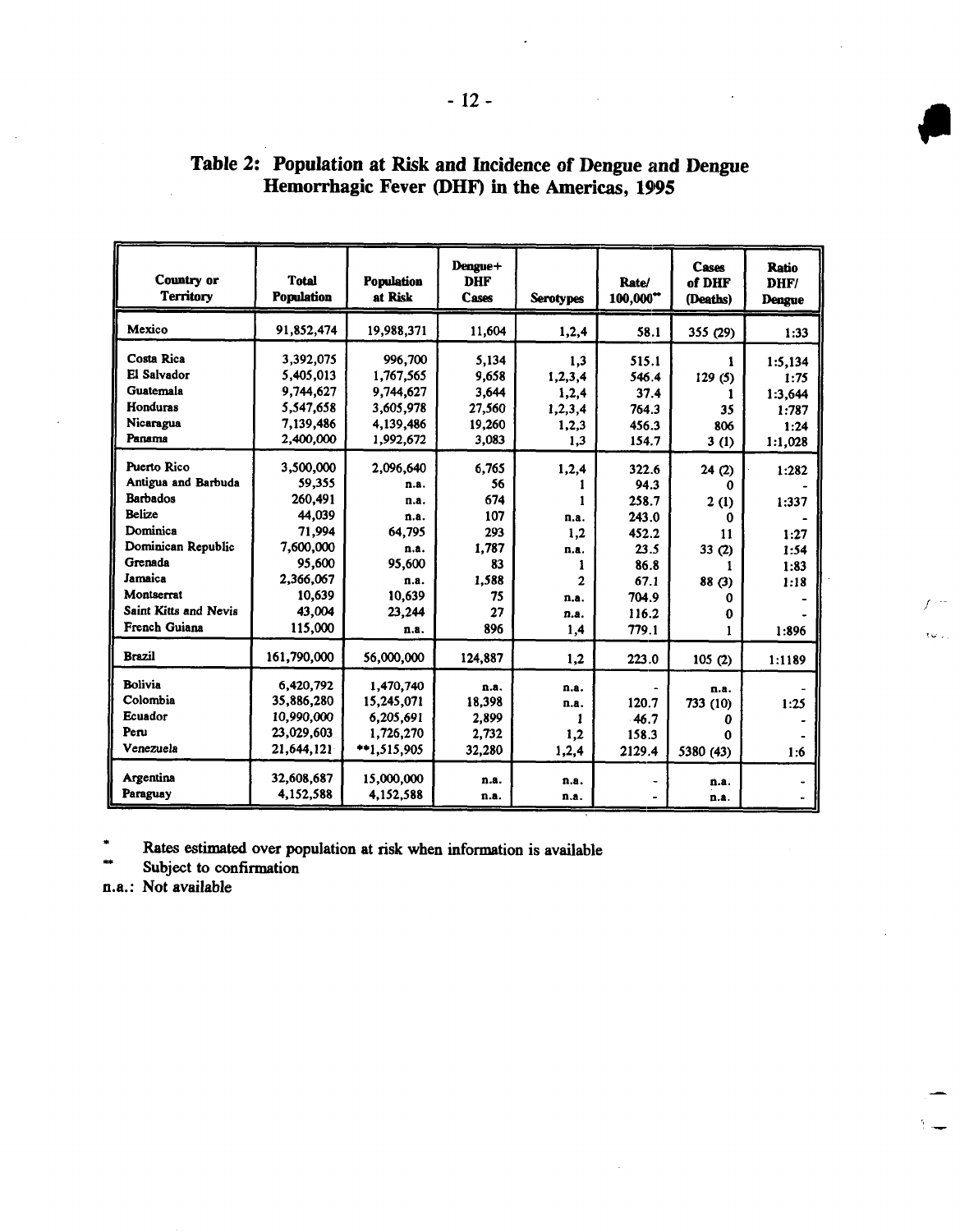| <b>Countries and Territories</b> | US\$ |             |  |
|----------------------------------|------|-------------|--|
| Mexico                           | (1)  | 3,000,000   |  |
| <b>Belize</b>                    | (2)  | 90,000      |  |
| Costa Rica                       | (2)  | 1,500,000   |  |
| El Salvador                      | (2)  | 1,000,000   |  |
| Guatemala                        | (2)  | 2,100,000   |  |
| Honduras                         | (2)  | 1,000,000   |  |
| Nicaragua                        | (2)  | 500,000     |  |
| Panama                           | (2)  | 1,294,000   |  |
| Cuba                             | (1)  | 20,884,658  |  |
| Dominica                         | (1)  | 41,000      |  |
| Dominican Republic               | (2)  | 231,000     |  |
| Puerto Rico                      | (1)  | 1,159,342   |  |
| Montserrat                       | (1)  | 50,000      |  |
| Saint Vincent and the Grenadines | (1)  | 132,080     |  |
| Argentina                        | (3)  | 5,950,000   |  |
| <b>Bolivia</b>                   | (3)  | 250,000     |  |
| <b>Brazil</b>                    | (3)  | 58,591,825  |  |
| <b>Chile</b>                     | (3)  | 12,000      |  |
| Colombia                         | (3)  | 3,610,490   |  |
| Ecuador                          | (1)  | 1,034,483   |  |
| Paraguay                         | (3)  | 185,000     |  |
| Peru                             | (3)  | 1,200,000   |  |
| Uruguay                          | (3)  | 10,000      |  |
| Total                            |      | 103,825,798 |  |

# **Table 3: Spending on Dengue Control Activities in the Countries of the Americas, 1995**

Data obtained from survey done by PAHO (1)

Up to 30 August 1995 (2)

Data obtained from Doc. OPS/HPC/HCT/96.066 (3)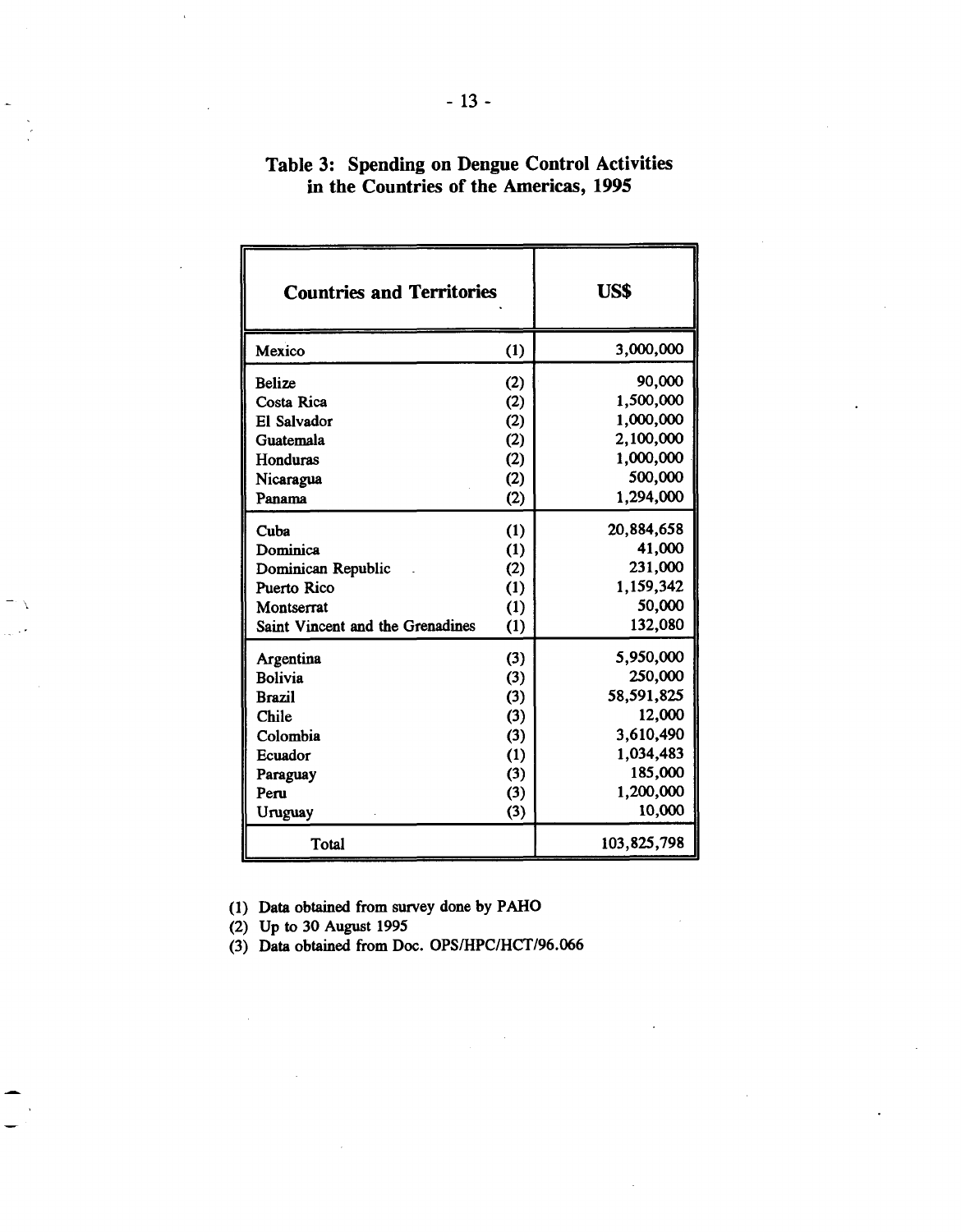



<sup>&</sup>lt;sup>a</sup>Eradication carried out according to the standards established by the Pan American Health Organization.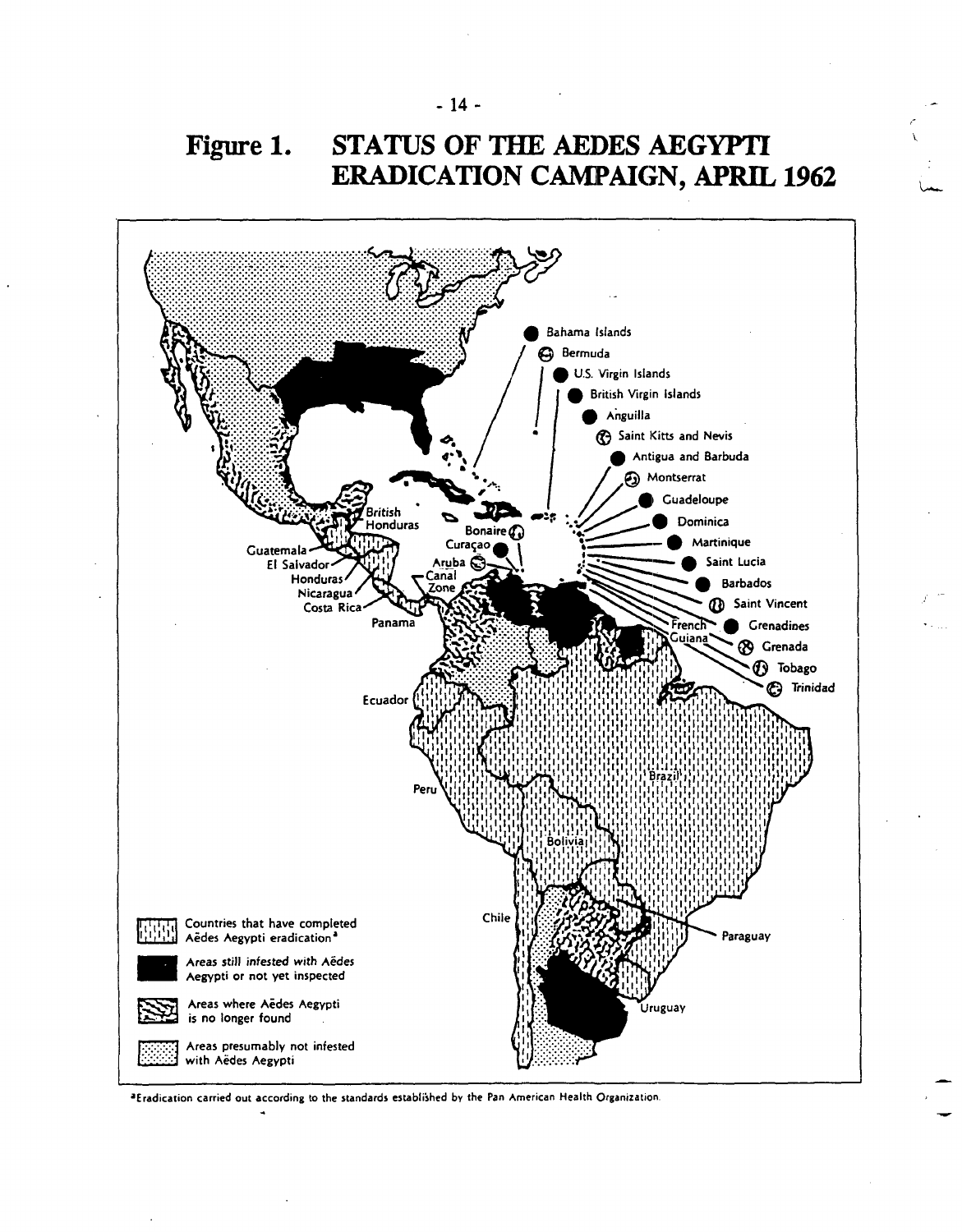# Figure 2. DISTRIBUTION OF AEDES AEGYPTI **IN THE AMERICAS**

 $\left( \cdot \right)$ 

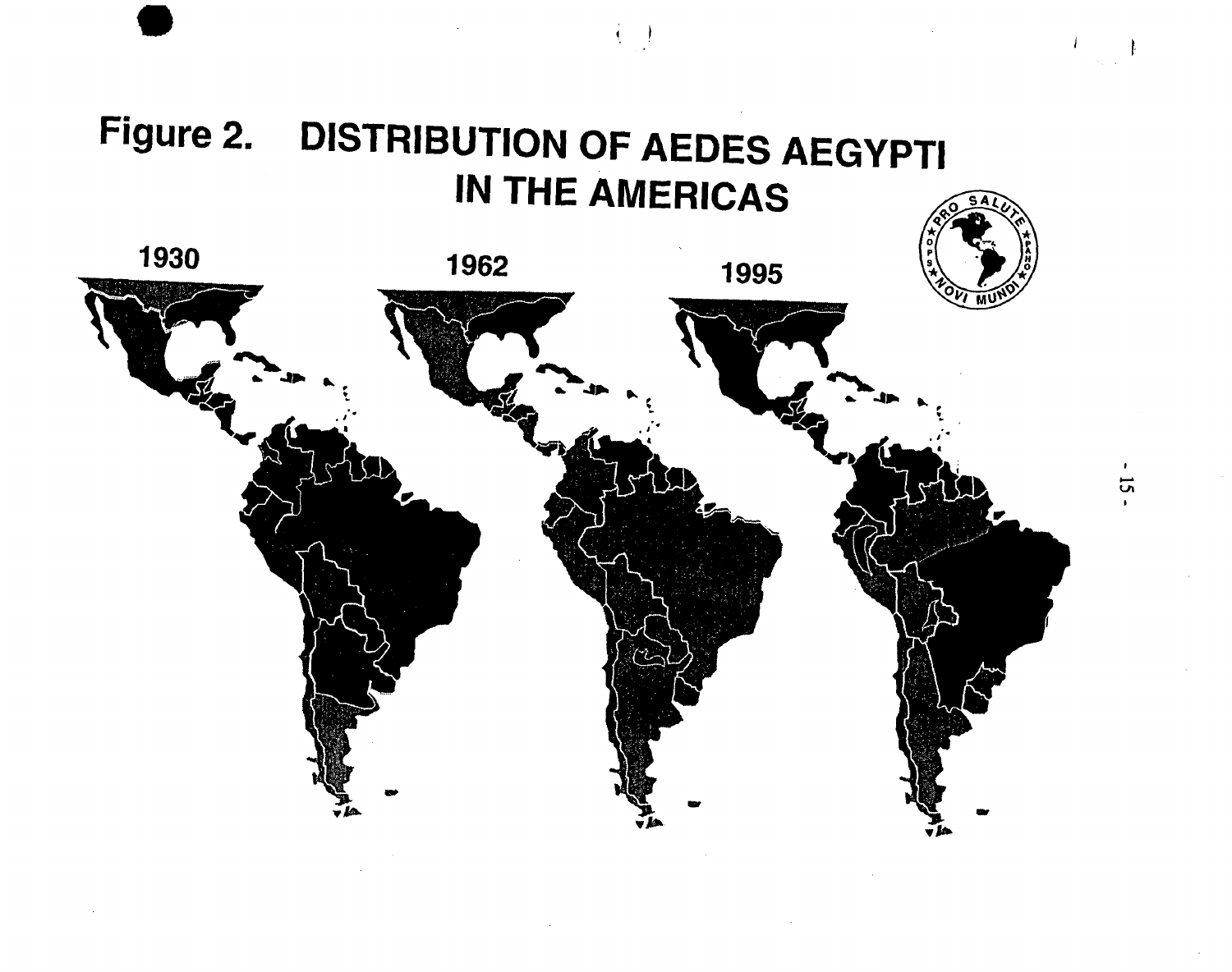**Figure 3. MAP OF SOUTH AMERICA SHOWING ENZOOTIC AND EPIZOOTIC AREAS OF YELLOW FEVER, AND INFESTED WITH AEDES AEGYPTI**

> - Dec.<br>1992 - Carolina Carolina (n. 1892).<br>1992 - Carolina Carolina (n. 1892). -v ON

Fan Y

L

ENZOOTIC AND EPIZOOTIC AREAS OF YELLOW FEVER

- AREAS INFESTED WITH AEDES AEGYPTI
- ENZOOTIC/EPIZOOTIC AREAS OF YF AND INFESTED WITH AEDES AEGYPTI